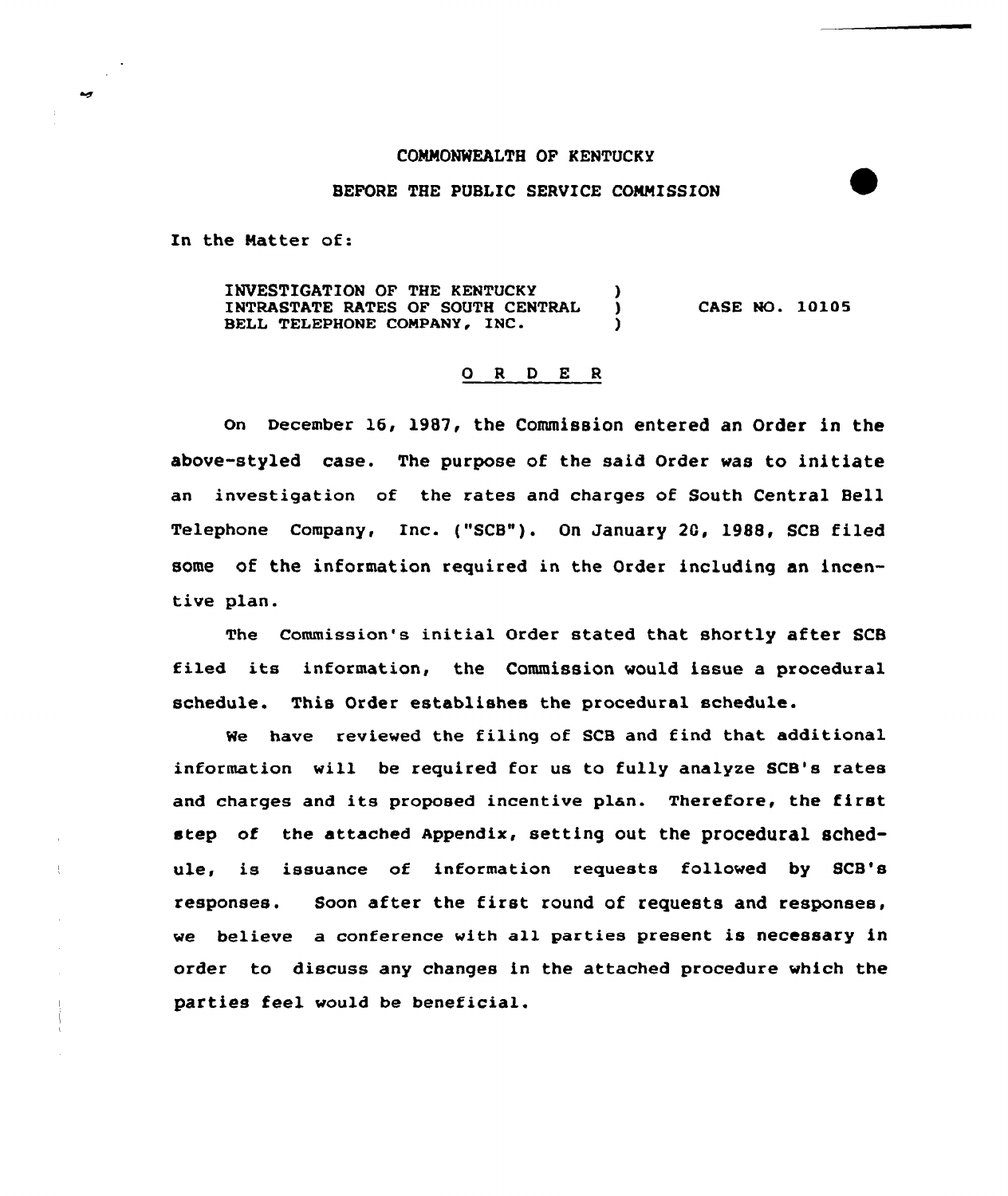The procedural schedule establishes the maximum time frames which the Commission considers acceptable. The Commission fully expects all parties to cooperate and stresses the need for such cooperation to achieve fair and reasonable overall results. In an effort to achieve this goal, the Commission has directed its staff to fully participate in all conferences and negotiations.

Should the results of the schedule of conferences and negotiations not produce a complete settlement of issues or should the Commission find the terms of the agreement unacceptable, the Commission has scheduled a hearing immediately following the negotiations. The necessity for this hearing will depend entirely upon the negotiations but could include testimony on all issues.

The Commission is, therefore, of the opinion and finds that the procedural schedule set out in Appendix <sup>A</sup> to this Order should be followed in the above styled case.

Be it so ORDERED.

Done at Frankfort, Kentucky, this 22nd day of February, 1988.

# PUBLIC SERVICE COMMISSION

Richard D. Hemany

Vice

**ATTEST:** 

## Executive Director